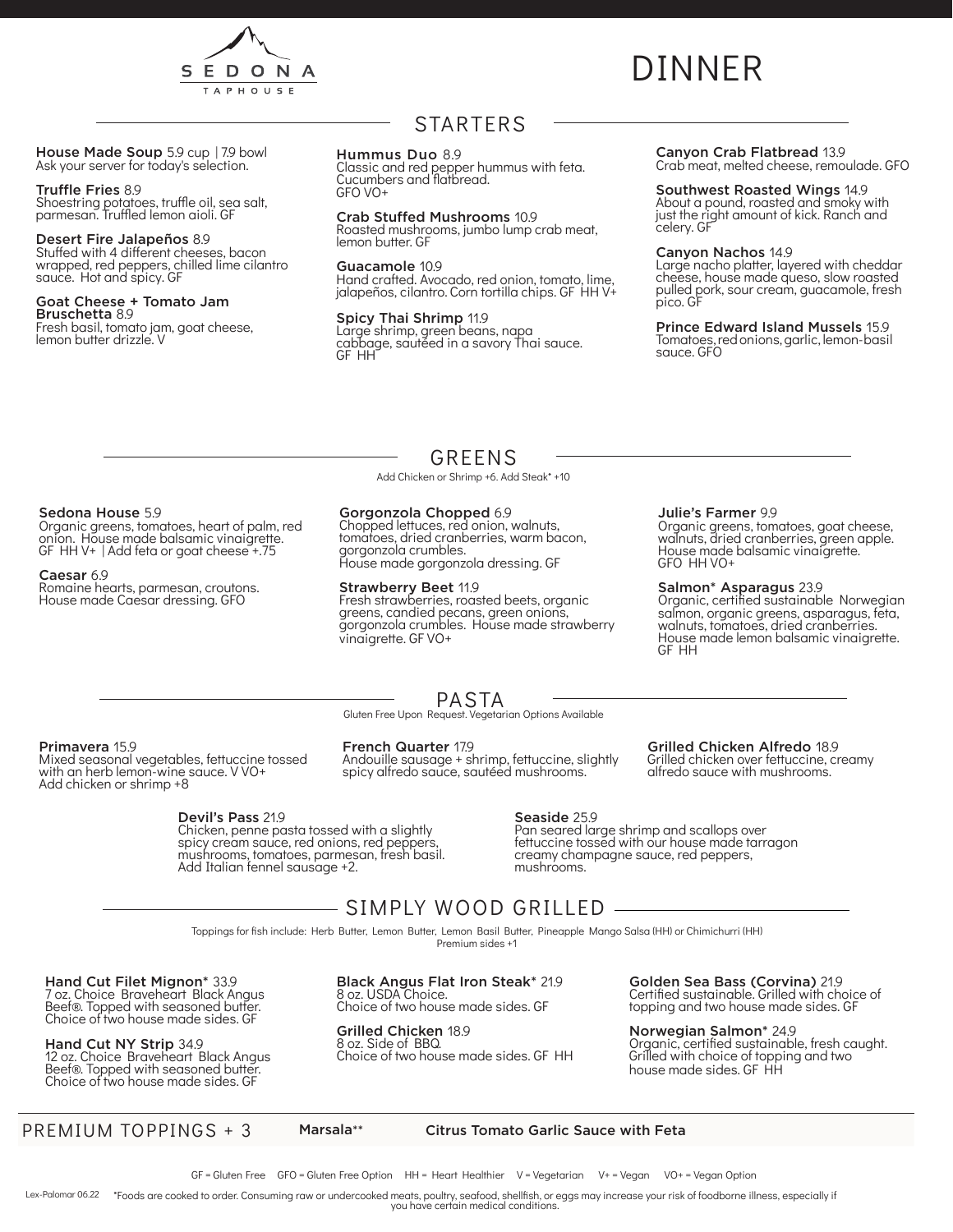### HOUSE SPECIALTIES

Antibiotic free, hormone free, cage free poultry. Organic, sustainable, antibiotic free salmon. Braveheart Black Angus Beef®.

#### Chicken Marsala 19.9

8 oz. Topped with our house made Marsala sauce and sautéed portabella mushrooms. Garlic whipped potatoes and steamed broccoli.

#### Chuckawalla Chicken 19.9

8 oz. Topped with melted goat cheese, sun-dried tomatoes and a citrus garlic sauce. Garlic whipped potatoes and grilled asparagus. GF

#### Roman Parmesan Crusted Chicken 18.9

Pan fried, panko and cheese crusted. Topped with an Italian salsa and melted mozzarella. Roasted Brussels sprouts and garlic whipped potatoes.

#### Bourbon Pork Chop 18.9

8 oz. Bone-in pork chop, brushed with house made bourbon glaze. Garlic whipped potatoes and steamed broccoli.

#### Shrimp + Grits 16.9

Creamy cheddar grits with a touch of fresh jalapeño, blackened shrimp, tasso ham. GF<br>Add over easy egg\* +2.

#### Land + Sea 27.9

8 oz. Choice Black Angus flat iron\*, 3 crab stuffed shrimp, lemon butter. Garlic whipped potatoes and steamed spinach. GF

#### Palo Verde Salmon\* 25.9

Topped with our citrus, tomato and garlic sauce with feta. Garlic whipped potatoes and steamed spinach. GF

#### Crab Stuffed Shrimp 24.9

Large shrimp stuffed with jumbo lump crab meat, fresh spinach, lemon butter, garlic whipped potatoes. GF

#### Sedona Crab Cakes market

Two 4 oz, 'no filler' jumbo lump crab cakes with house made remoulade. Garlic whipped potatoes and Southwest corn. GF

#### Seared Scallops 27.9

Large, wild scallops topped with lemon butter. Garlic whipped potatoes and Mexican street corn. GF

### Crab + Shrimp topped Sea Bass\*

(Corvina) 27.9 Topped with crab, shrimp and lemon caper butter. Garlic whipped potatoes and grilled asparagus. GF

> The Beyond Burger 15.9 Plant-based veggie burger, American cheese, greens, tomato, red onion, house madesauce, toasted potato bun. GFO VO+

### BURGERS

All burgers served with choice of side. Add cherry-wood bacon +2. Gluten Free Bun +1

#### STH Burger 15.9

7 oz. Wagyu beef\*, pepper jack cheese, jicama slaw, sweet chili glaze, house made picante aioli, toasted potato bun. GFO

Hangover Burger 15.9 7 oz. Wagyu beef\*, American cheese, bacon, over easy egg\*, house made sauce, caramelized onions, toasted potato bun. GFO

### HANDHELDS

### SLIDERS

Crab Cake House made, remolaude, greens, red onions. With greens.  $14$ 

#### 'Kobe Beef'\* Wagyu beef, Vermont cheddar, house made sauce, caramelized onions. With greens. <sup>10</sup>

Cheeseburger<sub>12.9</sub> 7 oz. Wagyu beef\*, romaine, tomato, red onion, pickles, choice of cheese, toasted potato bun. GFO

### TACOS

Acapulco Fish Broiled mahi mahi, sautéed onions, avocado, pineapple mango salsa, chimi aioli, cilantro. With greens. GFO <sup>12</sup>

#### FLATBREADS

South Rim Shrimp Shrimp, mozzarella, parmesan. fresh pico, avocado, cilantro. GFO 9

Southwest Steak Seasoned tender steak, black bean salsa, sautéed onions, chipotle aioli, cheddar cheese, fresh pico, cilantro.<br>With greens. GFO<br>12

Santa Fe Shrimp Crispy shrimp tossed with house made picante aioli, jicama slaw, pineapple mango salsa, cilantro.<br>With greens. GFO<br>14

## **Havana Pork**<br>Pulled pork, serrano chile sauce, jicama slaw,<br>diced cucumber. With greens.<br>13

Meat Lovers Italian fennel sausage, pepperoni, red onion, mozzarella, parmesan, fresh basil. GFO 8

#### BBQ Chicken Chicken, BBQ sauce, melted mozzarella, red onion. GFO 8

#### Margherita

Fresh basil, olive oil, garlic, tomato, fresh mozzarella, parmesan, balsamic reduction glaze. GFO V 8

### SIDES

| <b>Garlic Whipped Potatoes</b><br><b>Steamed Broccoli</b><br><b>Shoestring French Fries</b> | +4<br>+4<br>+4 | <b>Grilled Asparagus</b><br><b>Southwest Corn</b><br>Fruit | $+4$<br>+4<br>+4 | <b>Roasted Brussels Sprouts</b><br><b>Sweet Potato Fries</b> | +4<br>+5 |
|---------------------------------------------------------------------------------------------|----------------|------------------------------------------------------------|------------------|--------------------------------------------------------------|----------|
|---------------------------------------------------------------------------------------------|----------------|------------------------------------------------------------|------------------|--------------------------------------------------------------|----------|

GF = Gluten Free GFO = Gluten Free Option HH = Heart Healthier V = Vegetarian V+ = Vegan VO+ = Vegan Option

\*Consuming raw or undercooked meats, poultry, seafood, shellfish, or eggs may increase your risk of foodborne illness, especially if you have certain medical conditions. If you have a food allergy, please speak to the owner, manager, chef or your server.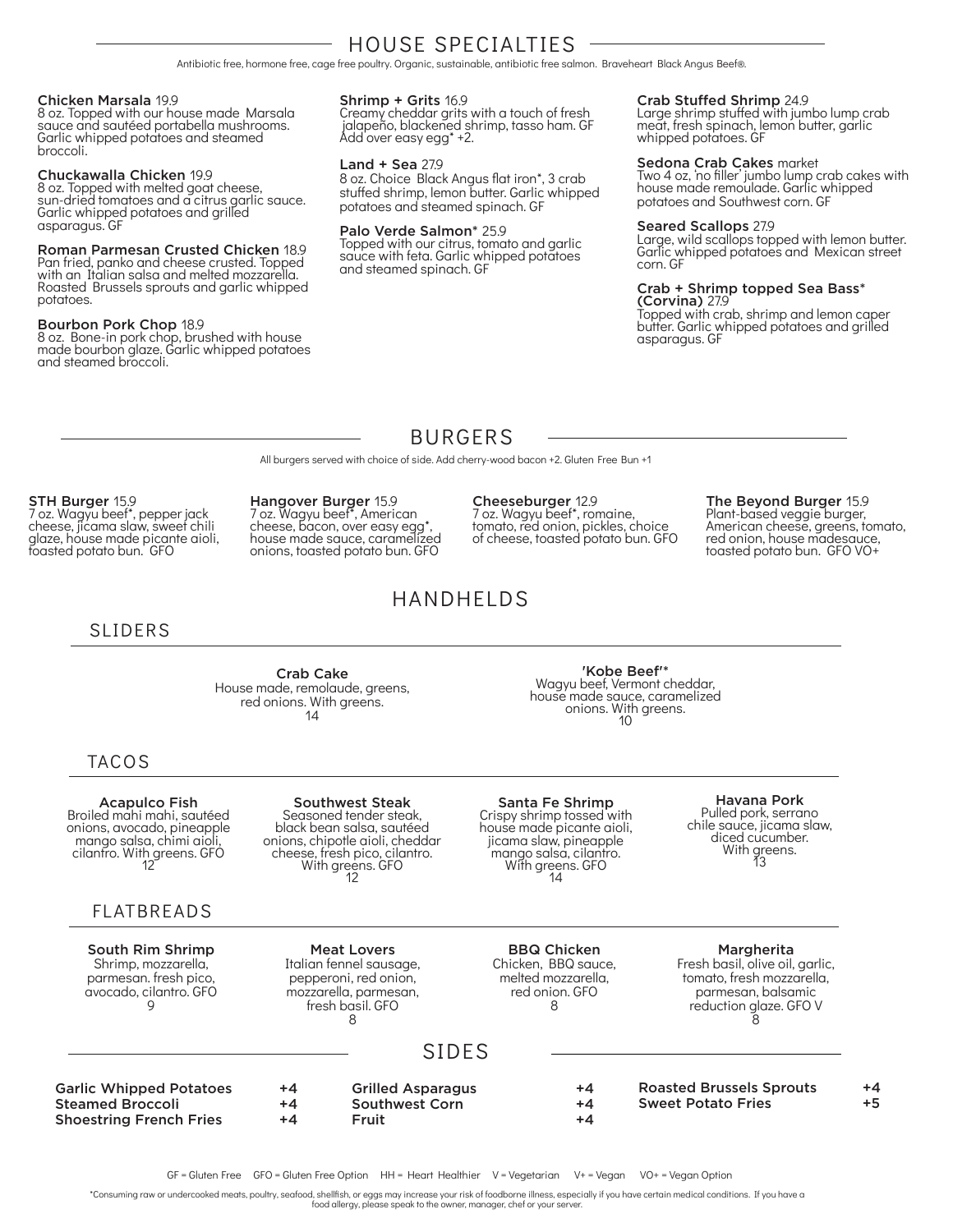### WINE

HOUSE 6 Chardonnay, Pinot Grigio, Pinot Noir, Cabernet Sauvignon, White Zinfandel

|                | Stemmari Moscato                             | Sicily, Italy               | 8 30    |
|----------------|----------------------------------------------|-----------------------------|---------|
|                | <b>Relax Riesling</b>                        | Longuich, Germany           | 7 27    |
|                | <b>Chateau Ste. Michelle Dry Riesling</b>    | Columbia Valley, Washington | 8 31    |
|                | <b>Black Stallion Sauvignon Blanc</b>        |                             |         |
| WHITE          | <b>Oyster Bay Sauvignon Blanc</b>            | Napa Valley, California     | 9   34  |
|                | Caposaldo Pinot Grigio                       | Marlborough, New Zealand    | 8 30    |
|                | A-Z Pinot Grigio                             | Veneto, Italy               | 9   34  |
|                |                                              | Oregon                      | 8 30    |
|                | <b>Hess Select Chardonnay</b>                | California                  | 9 35    |
|                | The Seeker Chardonnay                        | California                  | 8 30    |
|                | MacMurray Ranch Pinot Noir                   | California                  | 12 46   |
|                | <b>Alamos Malbec</b>                         | Mendoza Argentina           | 8 30    |
|                | <b>Cusumano Merlot</b>                       | Italy                       | 7 26    |
|                | <b>Conundrum Red Blend</b>                   | California                  | 9 34    |
|                | <b>Columbia Crest 'Grand Estates' Merlot</b> | Columbia Valley, Washington | 7 26    |
| RED            | Z Alexander Brown 'Uncaged' Pinot Noir       | California                  | 10   32 |
|                | <b>Black Stallion Cabernet Sauvignon</b>     | California                  | 13 41   |
|                | Josh Cellars Cabernet Sauvignon              | California                  | 10 38   |
|                | Joel Gott 815 Cabernet Sauvignon             | California                  | 12 40   |
|                | 1000 Stories Bourbon Barrel Aged             | California                  | 8 30    |
|                | <b>Cabernet Sauvignon</b>                    |                             |         |
|                |                                              |                             |         |
|                | 'Whispering Angel'                           | Provence, France            | 10 38   |
| )SÉ            | Meoimi                                       | California                  | 9 35    |
| R <sub>O</sub> |                                              |                             |         |
|                | La Marca Prosecco Brut                       | Italy                       | 8 30    |
| SPARKLING      | Mumm Sparkling Rosé                          | Napa Valley, California     | 10 38   |
|                | <b>Bouvet Ladubay Signature Brut</b>         | Loire Valley, France        | 12 40   |
|                |                                              |                             |         |
|                |                                              |                             |         |
|                | WINES OF INTEREST                            |                             |         |
|                | Sonoma-Cutrer 'The Cutrer' Chardonnay        | California                  | 11   42 |
|                | Santa Margherita Pinot Grigio                | Italy                       | 9 34    |
|                | Mejomi Pinot Noir                            | California                  | 12 46   |
|                |                                              |                             |         |
|                |                                              |                             |         |
|                | RESERVE SELECTION                            |                             |         |

| RESERVE SELECTION                          |                           |     |
|--------------------------------------------|---------------------------|-----|
| Moët & Chandon Brut Impérial               | Champagne, France         | 90  |
| <b>Cakebread Chardonnay</b>                | California                | 115 |
| <b>Duckhorn Merlot</b>                     | Napa Valley, California   | 80  |
| <b>Stags Leap Cabernet Sauvignon</b>       | Napa Valley, California   | 100 |
| <b>Caymus Cabernet Sauvignon</b>           | Napa Valley, California   | 140 |
| Kendall Jackson Reserve Cabernet Sauvignon | Sonoma County, California | 80  |